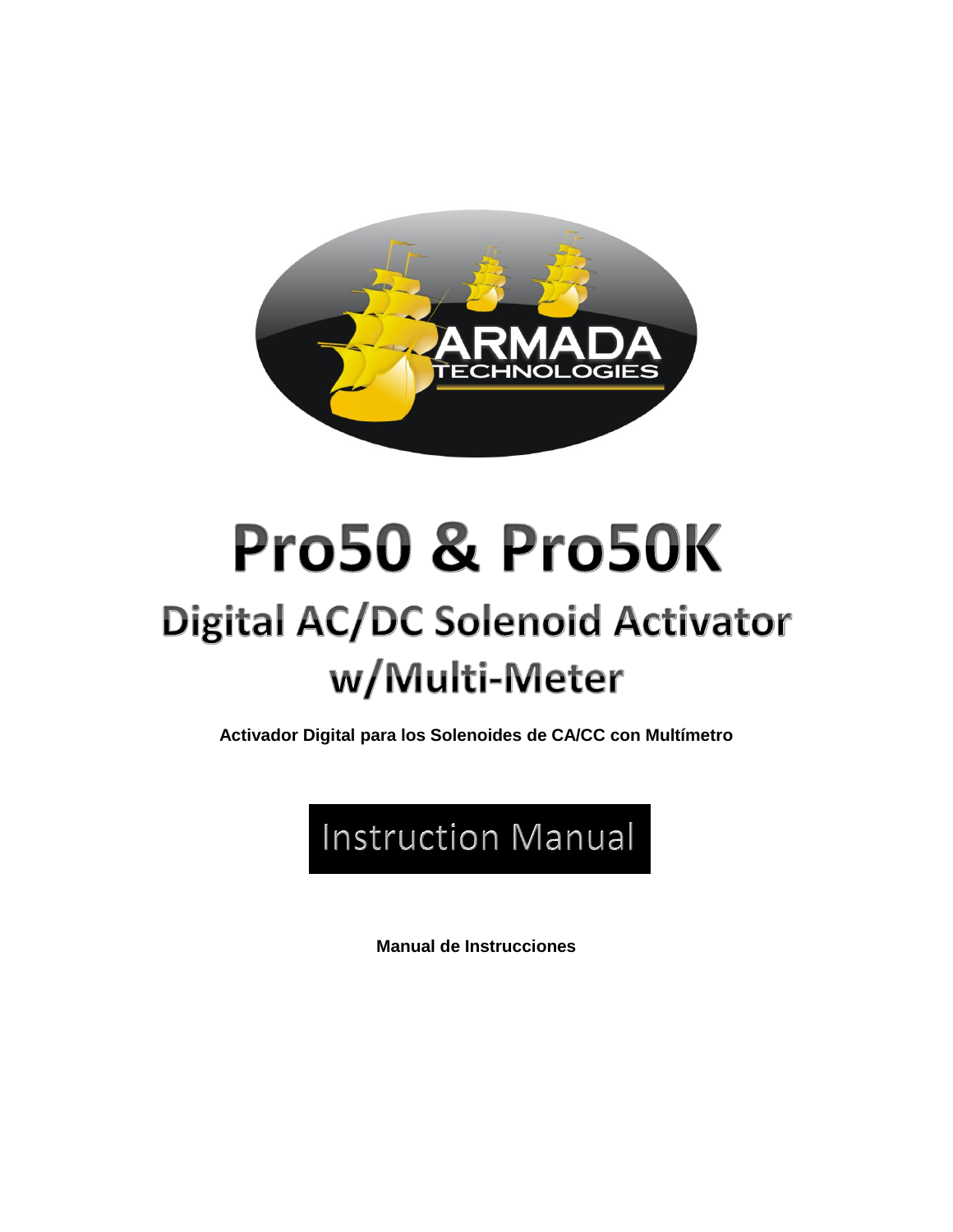# **INTRODUCTION**

This guide is intended to acquaint you with the safe operation and maintenance procedures for the Armada Technologies Models Pro50 and Pro50K digital AC/DC Solenoid Activator and Multimeter and kit. Read the entire guide before operating the Pro50 or Pro 210F filter tone probe found in the kit. Keep this guide available to anyone who may be required to use these products.

# **DESCRIPTION**

The Pro50K consists of a Pro50 tester, a Pro210F advanced tone probe, and a soft carrying case. The functions of the Pro50 include:

- Testing 24v output from the clock/controller.
- Activating any AC or DC Low Voltage Solenoid.
- Chattering any AC or DC Low Voltage Solenoid for lost valve locating.
- Sending tone to identify wires.
- Measuring AC or DC Voltage and Resistance.

The Pro210F Filter Tone Probe is an advanced tone sensing probe for identifying wire termination in conjunction with the Pro50 in tone mode.

# **Safety**

WARNING: To ensure safe operation and service of the Tester, follow these instructions. Failure to observe warnings can result in severe injury or death.

- The Pro50 is designed for use on de-energized circuits only.
- Connection to AC power line voltages could damage the instrument and could be hazardous to the user
- Use the Tester only as specified in the User Guide.
- Use caution around voltages above 30 V ac rms, or 60 V dc. These voltages pose a shock hazard.

# **OPERATION**

# **A. Battery Test**

- 1. A battery icon appears on the top right side of the LCD screen of the Pro50 while in use. When batteries are fresh, the entire icon should be filled and solid. When the icon is empty, so are the batteries.
- 2. The Pro50 and the Pro210f both require 4 AA batteries each and are inserted on the back of each unit.

# **B. OPERATION**

- 1. The power switch is located on the front of the Pro50 in the bottom right corner (see diagram). To activate, push the power switch until the screen becomes active.
- 2. The Pro50's LCD display shows the functions available and test conditions. The main screen is shown below – you can choose to work with;
	- a. F1: a 9 VDC (battery) system.
	- b. F2: tracing tone for identifying wire termination points.
	- c. F3: a conventional 24 VAC system.

Select the test function using the F1, F2 or F3 Main Control keys below the display.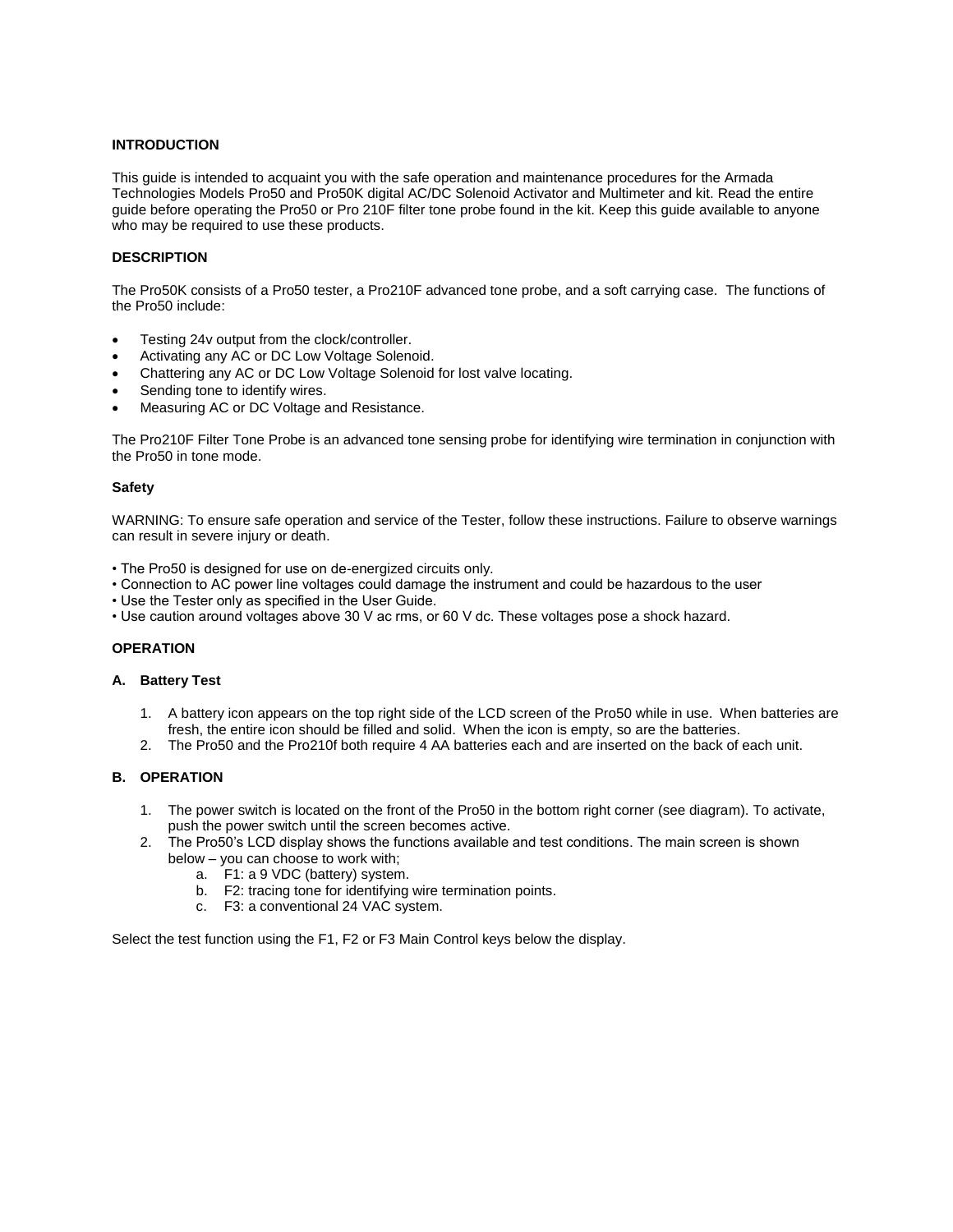

**F1: Operation with battery-powered controllers and remote DC latching valve solenoids.**

- 1. Connect the Pro50 to a zone wire and associated common wire of the valve you wish to test and turn it on.
- 2. When selecting F1from the main screen, the Pro50 can test and operate the remote DC latching valve solenoids. On this DC screen, use the F1 ON to activate the solenoid or use F2 CHATTER to make the solenoid quickly turn on and off to locate (BE SURE THE WATER IS TURNED OFF). Selecting F3 turns both F1 and F2 off.



# **F3: Operation with AC controllers solenoids.**

Again from the main menu, for AC valve actuation or chatter, use F3. This takes the user to the AC solenoid menu. Once on this menu, the instructions are the same as above.

# **F2: Tone Generation.**

If the user presses F2 from the main menu, this activates the built in tone generator for wire identification. A Pro210F filter probe will be required to hear the tone at the far end. When activating the tone, connect the Pro50 to a single conductor that the user wishes to identify. Connect the other alligator clip (red or black) to ground for best signal. Once connected and activated, the user can identify the cable attached to the Pro50 by taking the Pro210F to the far end of the cable and listening for the loudest tone coming from a particular cable or wire. The loudest is generally the wire to be identified.

# **How to Use the Digital Multimeter**

To utilize the built-in digital multimeter, press either the left or right arrow keys from the main menu screen. The symbols for Voltage DC, Ohms, and Voltage AC will appear.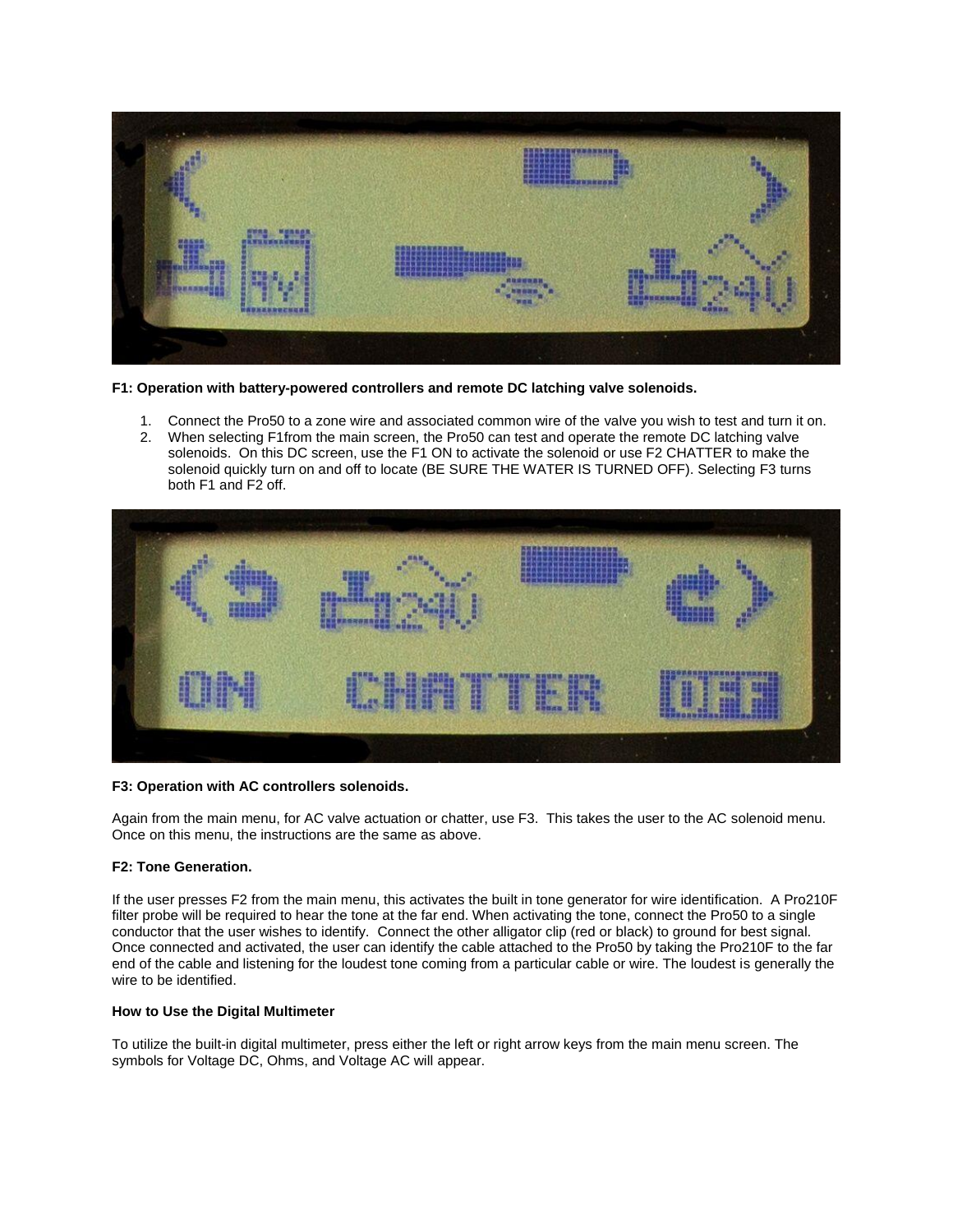Connect the Pro50 to the zone or item you wish to test. Press F1 for DC Voltage, F2 for resistance ohms, or F3 for AC Voltage. The Pro50 has auto-range capability, meaning that the expected range is not required to be entered into the Pro50.



# **MAINTENANCE**

The Armada Pro50 requires 4 AA batteries for operation (not included).

# **SPECIFICATIONS of the Pro50:**

Connections: Removable Standard Multimeter Alligator Leads. 24 inch, Red and Black. Cat IV, 600v.

Tone tracing transmit power: +6 dBm (600 ohms).

Line transmit frequency: 900 Hz alternating with 1050 Hz, at a 2 Hz rate.

Line voltage protection: 120 Vac or 120Vdc.

Battery type: Four (4) 'AA' or LR6 cells.

AC Solenoid Operation 24 volts AC.

DC Latching Solenoid Operation +9 volt DC and -9 volt DC pulses 40 milliseconds.

Test Range 3,000 feet (1 km) over 18 ga (1 mm) cable.

Built-in Multimeter Tests AC or DC to 40 volts, auto-ranging.

Electrical resistance from 0 to 40 kilohms, auto-ranging.

Display 0.5 x 2 inches (12 x 50 mm) LCD.

Battery saving Timeout – 30 minutes.

Operating Conditions +32 to +120 degrees F (0 to +50 degrees C).

Unit Size 7 x 3 x 1.5 inches (175 x 80 x 35 mm).

Weight including test leads 8.5 ounces (240 g) without batteries.

#### **One-Year Limited Warranty**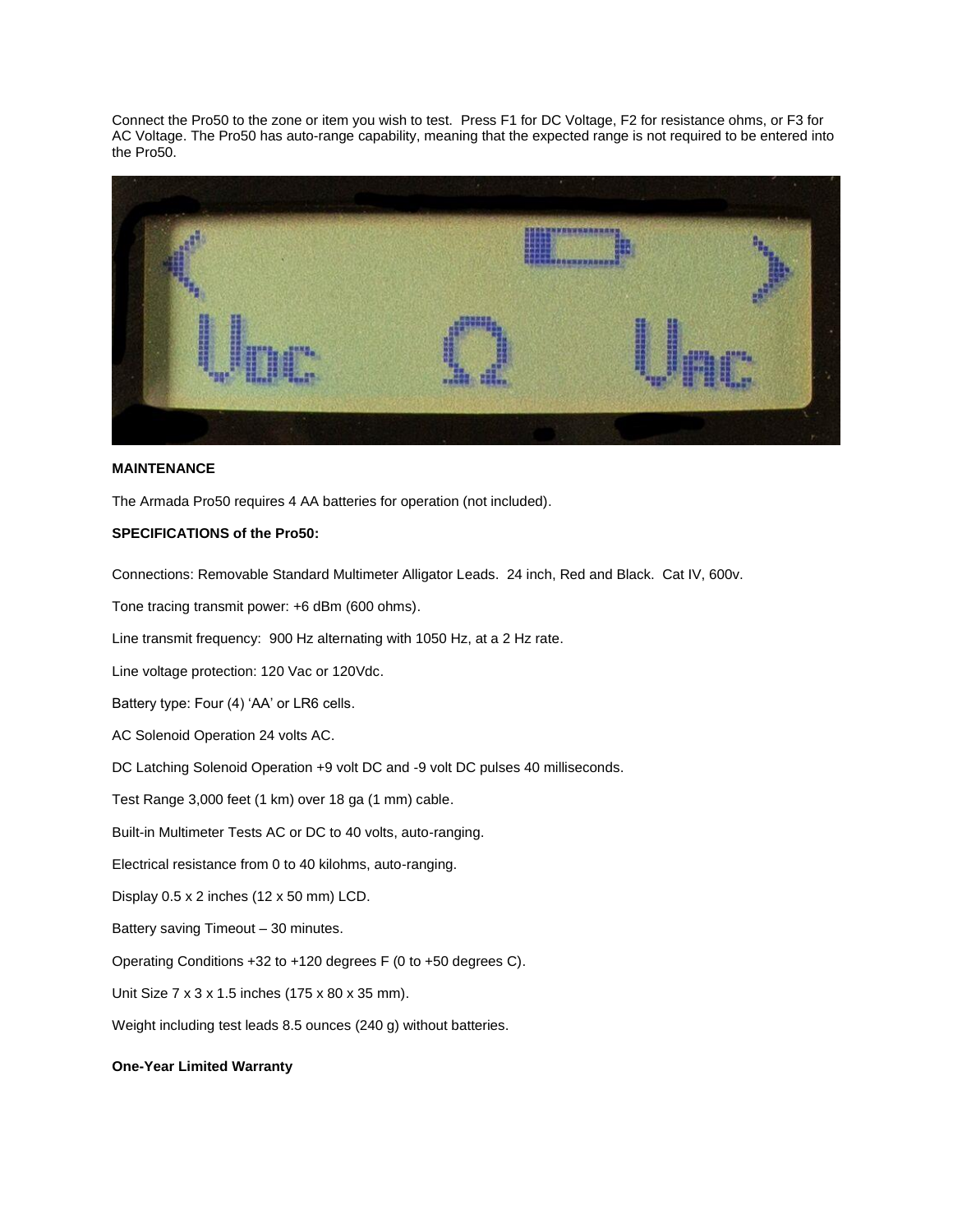Armada Technologies warrants all products will be free from defects in material and/or workmanship for a period of 12 months from the date of retail purchase. Abuse or misuse is not covered by warranty and is determined at the sole discretion of Armada Technologies.

For all test instrument repairs, you must first request a Return Material Authorization Number (RMA) by contacting Armada at (616) 803-1080 or if international, through your local dealer who can be found at www.Armadatech.com.

This RMA number must be clearly marked on the shipping label. Ship units Freight Prepaid to Armada Technologies.

#### **Introducción**

Este manual es para que el usuario se sepa operar el equipo seguramente y que conozca el procedimiento para mantener los modelos Pro50 y Pro50K activador digital para los solenoides de CA/CC con multímetro de Armada Technologies. Lea este manual entero antes de operar el Pro50 o la Pro210F sonda filtro de tono suministrado en el equipo. Tenga disponible este manual para cualquier persona que tenga que utilizar estos productos.

#### **Descripción**

El Pro50K consiste de un Pro50 probador, una Pro210F sonda de tono avanzada, y un estuche portátil blando. Las funciones del Pro50 se incluye:

- Probar la solida 24v del reloj o controlador.
- Activar cualquier solenoide de voltaje bajo de CA o CC.
- Zumbar cualquier solenoide de voltaje bajo de CA o CC para localizar a una válvula perdida.
- Emitir el tono para identificar los cables.
- Medir el voltaje de CA o CC y la resistencia

La Pro210F sonda filtro de tono es una sonda avanzada que detecta el tono para identificar el termino del cable en conjunción con el Pro50 en el modo de tono.

#### **La Seguridad**

ADVERTENCIA: Para asegurar la operación segura y la funcionalidad del probador, sigue estas instrucciones. Incumplimiento de las advertencias podría ocasionar un accidente o la muerte.

- El Pro50 está diseñada para el uso solamente en los circuitos que no son energizados.
- La conexión a los voltajes de las líneas eléctricas de CA podría dañar el instrumento y podría ser peligroso para el usuario.
- Utilizar el probador solamente como especificado en el manual de instrucciones.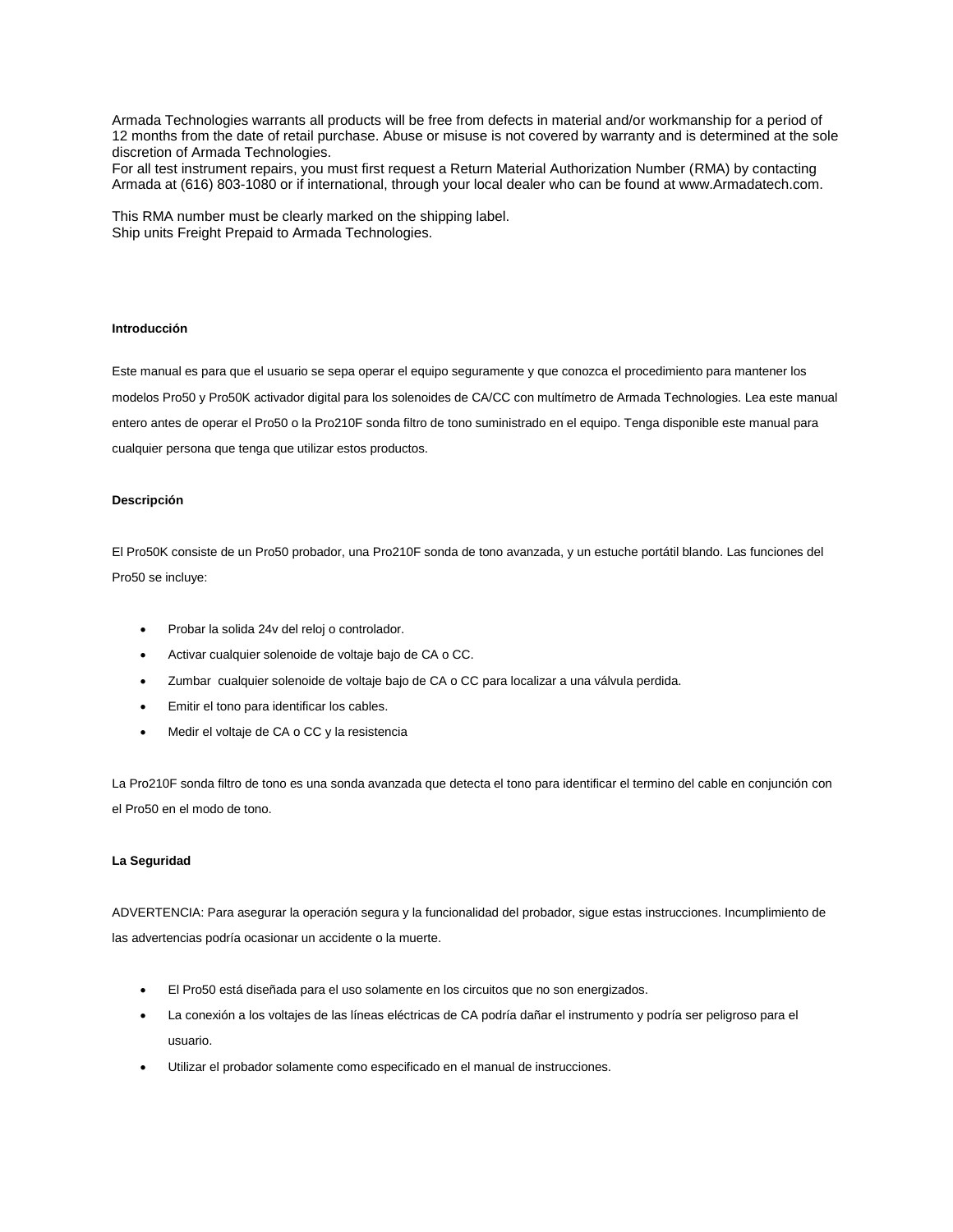Tener cuidado con los voltajes más que 30 V de CA RMS, o 60 V de CC. Con estos voltajes, hay peligro de una descarga.

# **Operación**

# **A. La Pruebra de la pila**

- 1. Un icono de pila se aparece en la parte superior derecha de la pantalla VCL del Pro50 mientras está en uso. Cuando las pilas están cargadas, el icono entero debería estar llenado y liso. Cuando el icono está vacío, también están vacías las pilas.
- 2. El Pro50 y la Pro210F ambos se requieren cuatro pilas AA cada uno y puede insertarlas al reverso de la unidad.

# **B. Operación**

- 1. El interruptor de encendido está en la parte delantera del Pro50 en la esquina inferior derecha (vea el diagrama). Para encender, oprima el interruptor de encendido hasta que la pantalla se active.
- 2. La pantalla VCL del Pro50 muestra las funciones disponibles y prueba las condiciones. La pantalla principal se muestra a continuación. Puede elegir trabajar con
	- a. F1: un sistema de 9 Vdc (pila)
	- b. F2: un tono de rastreo para identificar las puntas de terminación del cable
	- c. F3: un sistema convencional de 24 VAC

Para seleccionar la función de prueba, utilice las teclas de control principales F1, F2, o F3 debajo de la pantalla.



**F1: Operación con los controladores alimentados por pilas y los solenoides remotos de la válvula de enganche de CC.**

1. Conecte el Pro50 al cable de zona y al cable común asociado con la válvula que quiere probar y enciéndelo.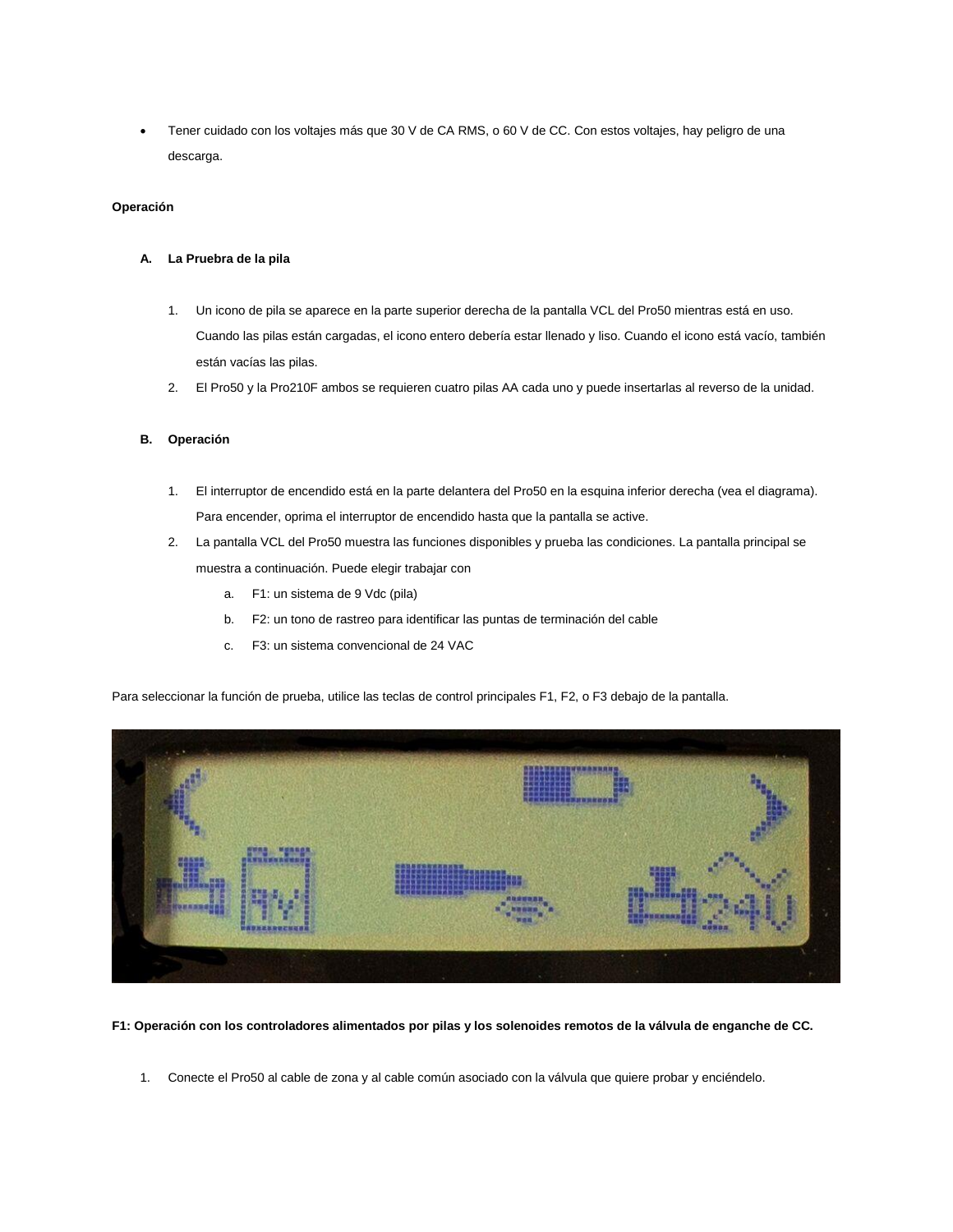2. Al seleccionar F1 en la pantalla principal, el Pro50 puede probar y operar los solenoides remotos de la válvula de enganche de CC. En esta pantalla de CC, utilice F1 ON para activar el solenoide o utilice F2 CHATTER para hacer que el solenoide se enciende y se apaga rápidamente para localizar (asegurarse de que el agua estar apagado). Al seleccionar F3, F1 y F2 ambos se apaguen.



# **F3: Operación con los controladores de CA y los solenoides**

De la pantalla principal, utilice F3 para la actuación o el claqueteo de la válvula de CA. Esta acción traiga el usuario al menú del solenoide de CA. En este menú, las instrucciones son iguales que el anterior.

# **F2: Generación de tono**

Si el usuario oprima F2 de la pantalla principal, se activa el generador de tono incorporado para la identificación de los cables. Se requiere una sonda de filtro Pro210F para escuchar el tono en el extremo lejano. Al activar el tono, conecte el Pro50 al solo conductor que el usuario quiere identificar. Conecte la otra pinza (roja o negra) a la tierra para la mejor señal. Cuando está conectado y activado, el usuario puede identificar el cable que está conectado al Pro50 al traer el Pro210F al extremo lejano del cable y escuchar al tono más fuerte que viene de un cable en particular. Lo más fuerte es, en general, el cable que quería identificar.

# **Como utilizar el multímetro digital**

Para utilizar el multímetro digital incorporado, oprima la tecla de la flecha izquierda o derecha del menú en la pantalla principal. Los símbolos por el voltaje de CC, ohmios, y el voltaje de CA se aparecerán.